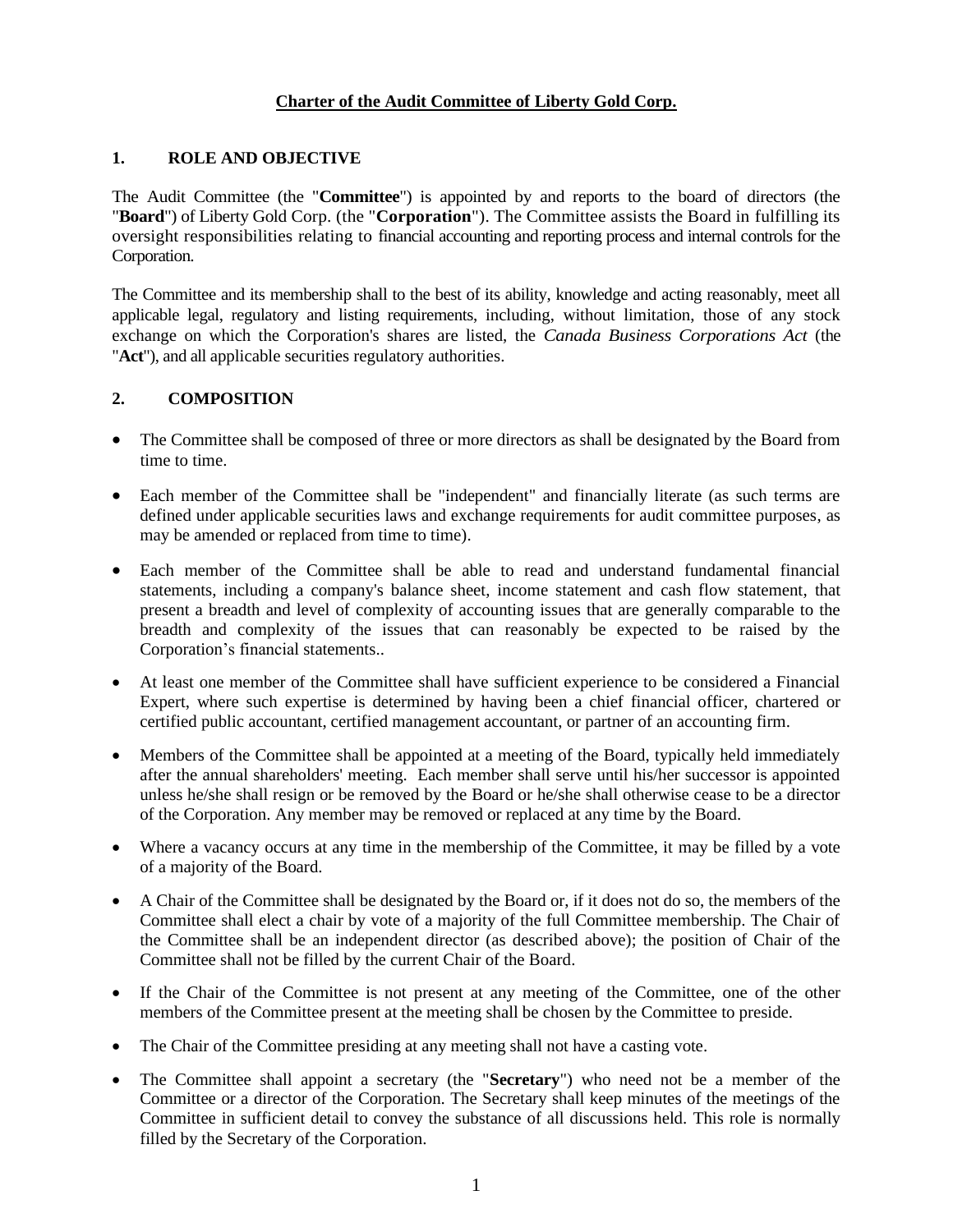• No Committee member shall simultaneously serve on the audit committee of more than two other public companies with active business operations or significant assets.

# **3. MEETINGS**

- The Committee shall meet at least quarterly, at the discretion of the Chair or a majority of its members, as circumstances dictate or as may be required by applicable legal or listing requirements, provided that meetings of the Committee shall be convened whenever requested by the external auditors (the "**Independent Auditors**") or any member of the Committee in accordance with the Act.
- The Chair of the Committee, any member of the Committee, Independent Auditors, the Chair of the Board, the Chief Executive Officer or the Chief Financial Officer may call a meeting of the Committee by notifying the Corporation's Corporate Secretary who will notify the members of the Committee.
- The Chair of the Committee shall prepare and/or approve an agenda in advance of each meeting.
- Notice of the time and place of every meeting may be given orally, in writing, by facsimile or by email to each member of the Committee at least 48 hours prior to the time fixed for such meeting.
- A member may in any manner waive notice of the meeting. Attendance of a member at the meeting shall constitute waiver of notice of the meeting, except where a member attends a meeting for the express purpose of objecting to the transaction of any business on the grounds that the meeting was not lawfully called.
- Any member of the Committee may participate in the meeting of the Committee by means of conference telephone or other communication equipment, and the member participating in a meeting pursuant to this paragraph shall be deemed, for purposes hereof, to be present in person at the meeting.
- A majority of Committee members, present in person, by video-conference, by telephone or by a combination thereof, shall constitute a quorum.
- If within one hour of the time appointed for a meeting of the Committee, a quorum is not present, the meeting shall stand adjourned to the same hour on the second business day following the date of such meeting at the same place. If at the adjourned meeting a quorum as hereinbefore specified is not present within one hour of the time appointed for such adjourned meeting, such meeting shall stand adjourned to the same hour on the second business day following the date of such meeting at the same place. If at the second adjourned meeting a quorum as hereinbefore specified is not present, the quorum for the adjourned meeting shall consist of the members then present.
- If and whenever a vacancy shall exist, the remaining members of the Committee may exercise all of its powers and responsibilities so long as a quorum remains in office for no more than six months, at which time the vacancy will be filled by a vote of a majority of the Board.
- At all meetings of the Committee, every question shall be decided by a majority of the votes cast. In case of an equality of votes, the matter will be referred to the Board for decision. Any decision or determination of the Committee reduced to writing and signed by all of the members of the Committee shall be fully effective as if it had been made at a meeting duly called and held.
- The CEO and CFO are expected to be available to attend meetings, but a portion of every meeting will be reserved for in camera discussion without the CEO or CFO, or any other member of management, being present and the agenda for each Committee meeting will afford an opportunity for such a discussion.
- The Independent Auditors are entitled to receive notice of, to attend and be heard at each Committee meeting. Additionally, the Committee may by specific invitation have other resource persons in attendance such officers, directors and employees of the Corporation and its subsidiaries, and other persons as it may see fit, from time to time, to attend at meetings of the Committee.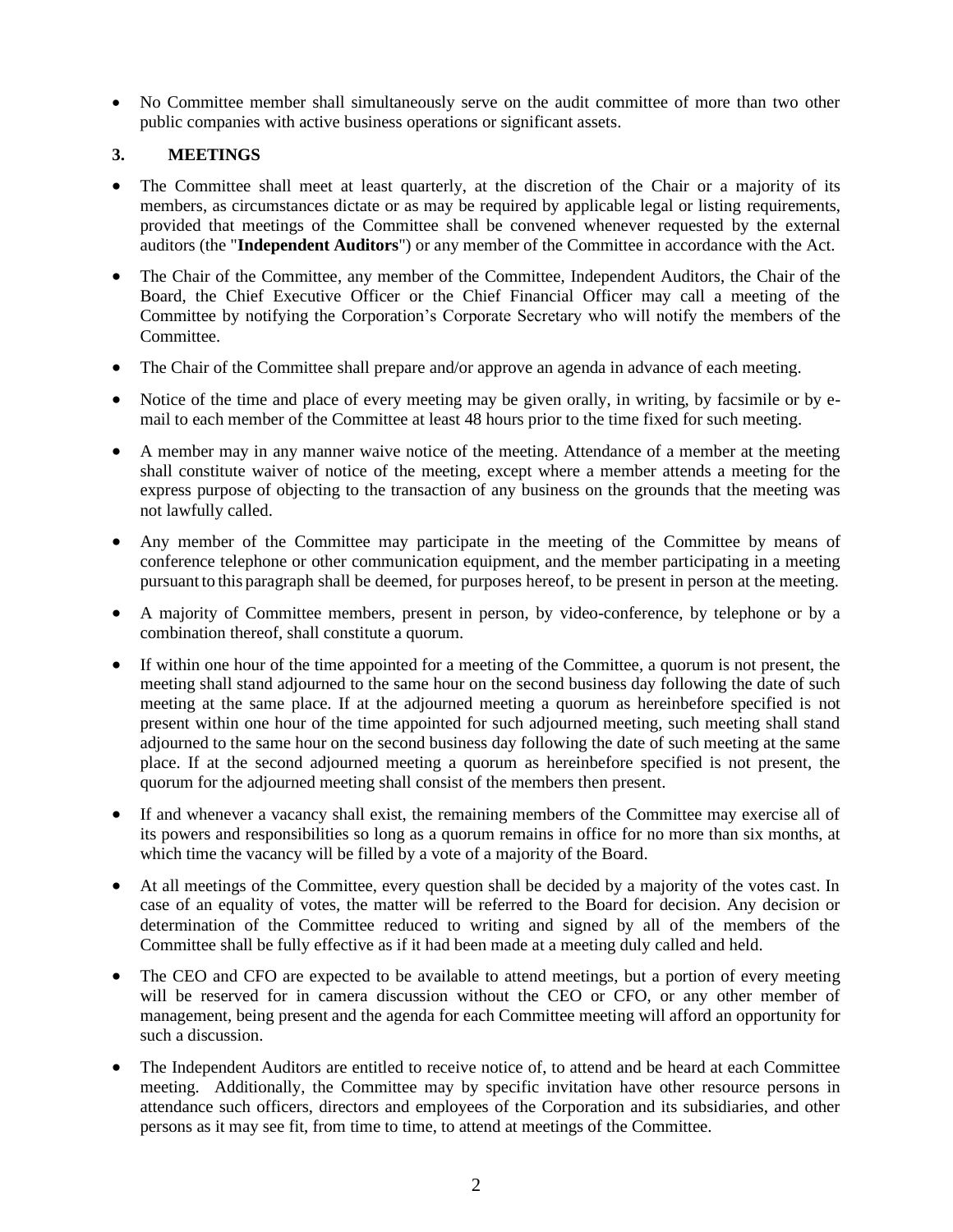- The Board may at any time amend or rescind any of the provisions hereof, or cancel them entirely, with or without substitution.
- The Committee shall have the right to determine who shall and who shall not be present at any time during a meeting of the Committee.
- Minutes of Committee meetings shall be sent to all Committee members.
- The Chair of the Committee shall report periodically the Committee's findings and recommendations to the Board.

# **4. RESOURCES AND AUTHORITY**

- The Committee shall have free and unrestricted access to such officers and employees of the Corporation and its subsidiaries and to such information with respect to the Corporation and its subsidiaries as it considers being necessary or advisable in order to perform its duties and responsibilities.
- The Committee shall have the authority to obtain advice and assistance from internal or external legal, accounting or other advisors and resources, as it deems advisable, at the expense of the Corporation.
- The Committee shall have the authority to communicate directly with the internal and external auditors.

#### **5. RESPONSIBILITIES**

#### **A. Chair**

To carry out its oversight responsibilities, the Chair of the Committee shall undertake the following:

- provide leadership to the Committee with respect to its functions as described in this Charter and as otherwise may be appropriate, including overseeing the logistics of the operations of the Committee;
- chair meetings of the Committee, unless not present (including in camera sessions), and reports to the Board following each meeting of the Committee on the findings, activities and any recommendations of the Committee;
- ensures that the Committee meets on a regular basis and at least four times per year;
- in consultation with the Committee members, establishes a calendar for holding meetings of the Committee;
- establish the agenda for each meeting of the Committee, with input from other Committee members, and any other parties, as applicable;
- ensures that Committee materials are available to any director on request;
- acts as liaison and maintains communication with the Chair of the Board (or Lead Director if an individual other than the Chair) and the Board to optimize and coordinate input from Board members, and to optimize the effectiveness of the Committee. This includes, at least annually and at such other times and in such manner as the Committee considers advisable, reporting to the full Board on:
	- all proceedings and deliberations of the Committee;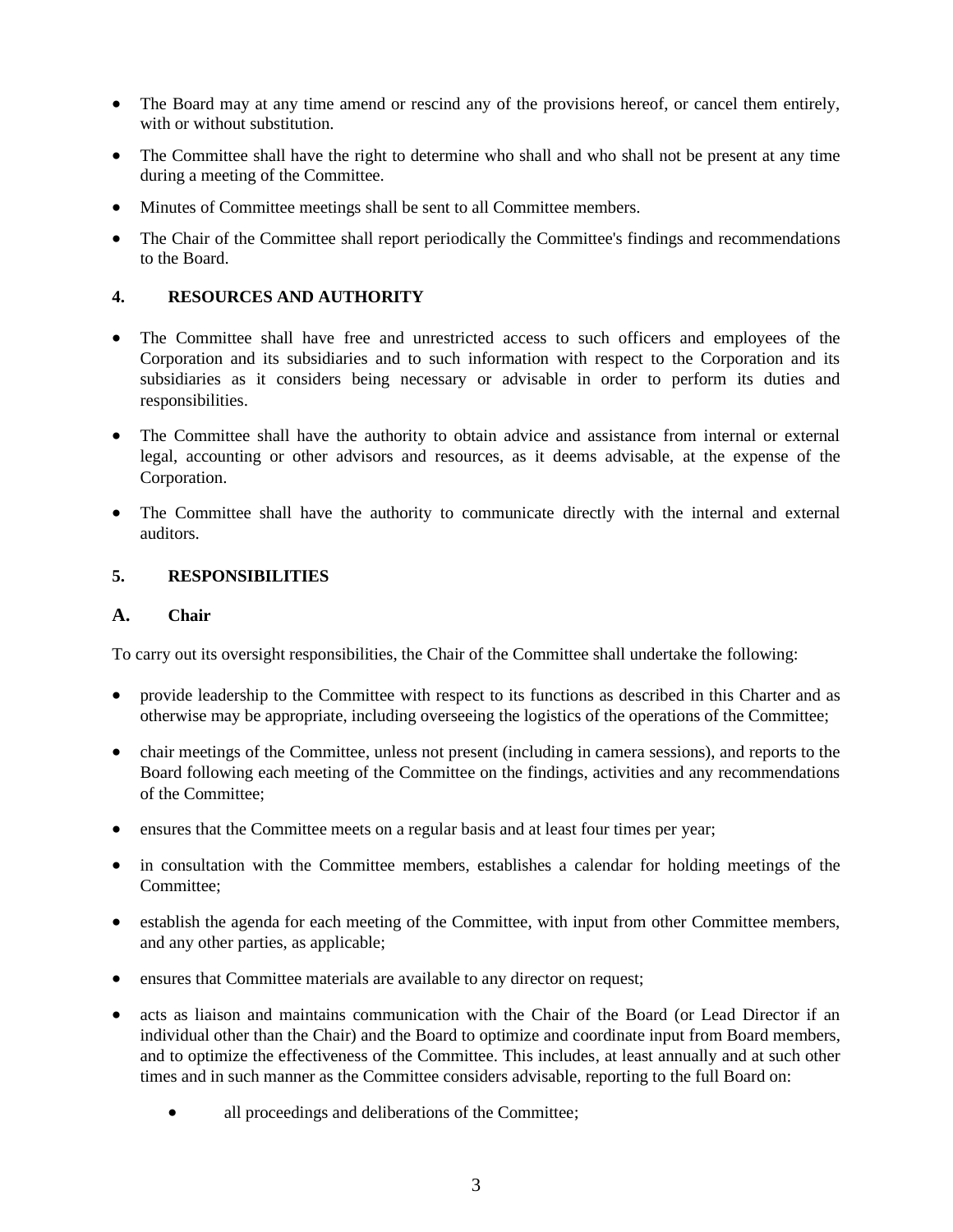- the role of the Committee and the effectiveness of the Committee in contributing to the objectives and responsibilities of the Board as a whole; and
- principal operating and business risks identified by management and how each are either mitigated or managed.
- ensure that the members of the Committee understand and discharge their duties and obligations;
- foster ethical and responsible decision making by the Committee and its individual members;
- encourage Committee members to ask questions and express viewpoints during meetings;
- together with the Corporate Governance and Nominating Committee, oversee the structure, composition, membership and activities delegated to the Committee from time to time;
- ensure that resources and expertise are available to the Committee so that it may conduct its work effectively and efficiently and pre-approve work to be done for the Committee by consultants;
- facilitate effective communication between members of the Committee and management;
- encourage the Committee to meet in separate, regularly scheduled, non-management, closed sessions with the Independent Auditors;
- attend each meeting of shareholders to respond to any questions from shareholders as may be put to the Chair; and
- perform such other duties and responsibilities as may be delegated to the Chair by the Board from time to time.

#### **B. The Committee**

The Committee shall have the functions and responsibilities set out below as well as any other functions that are specifically delegated to the Committee by the Board and that the Board is authorized to delegate by applicable laws and regulations. In addition to these functions and responsibilities, the Committee shall perform the functions and responsibilities required of an audit committee by any exchange upon which securities of the Corporation are listed, or any governmental or regulatory body exercising authority over the Corporation, as are in effect from time to time (collectively, the "**Applicable Requirements**") or as the Board otherwise deems necessary or appropriate.

The Committee has the authority to conduct any investigation appropriate to its responsibilities, and it may request the Independent Auditors as well as any officer of the Corporation, or legal counsel for the Corporation, to attend a meeting of the Committee or to meet with any members of, or advisors to, the Committee. The Committee shall have unrestricted access to the books and records of the Corporation and has the authority to retain, at the expense of the Corporation, special legal, accounting, or other consultants or experts to assist in the performance of the Committee's duties.

The Committee is hereby delegated the duties and powers specified in Section 171 of the Act and, without limiting these duties and powers, the Committee will carry out the following responsibilities:

#### Financial Accounting and Reporting Process and Internal Controls

• review the annual audited financial statements to satisfy itself that they are presented in accordance with applicable Canadian accounting standards and report thereon to the Board and recommend to the Board whether or not same should be approved prior to their being filed with the appropriate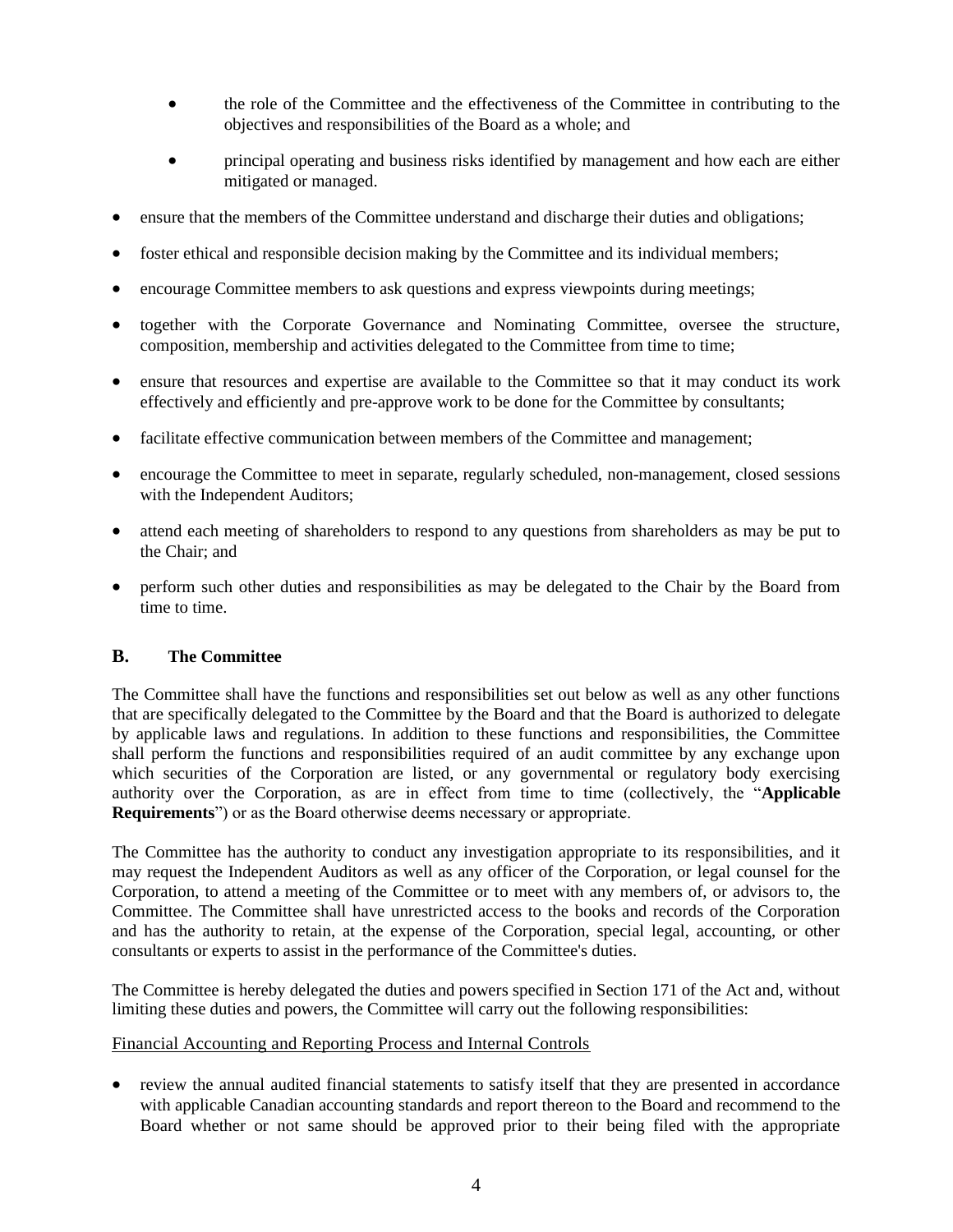regulatory authorities. The Committee shall also review and approve the interim financial statements, management's discussion and analysis relating to annual and interim financial statements, annual and interim earnings press releases, financial disclosure in a prospectus or other securities offering document of the Corporation and any other public disclosure documents that are required to be reviewed by the Committee under any applicable laws before the Corporation publicly discloses this information and/or prior to their being filed with the appropriate regulatory authorities including material financial outlook and forward-oriented financial information provided to analysts, rating agencies or otherwise publicly disseminated The Committee shall satisfy itself that the information contained in the annual audited financial statements, the interim financial statements and management's discussion and analysis relating to such annual and interim financial statements is not significantly erroneous, misleading or incomplete and that the audit and review functions have been effectively carried out. In conducting its review of the annual financial statements or the interim financial statements, the Committee shall:

- meet with management and the auditors to discuss the financial statements and  $MD&A$ ;
- review the disclosures in the financial statements:
- review the audit report or review report, if any, prepared by the Independent Auditors;
- discuss with management, the auditors and internal legal counsel, as requested, any litigation claim or other contingency that could have a material effect on the Corporation's financial statements;
- regularly review the Corporation's critical accounting policies followed and critical accounting and other significant estimates and judgements underlying the financial statements as presented by management;
- consider the effect of significant accounting policies in controversial or emerging areas for which there is a lack of authoritative guidance or consensus;
- review management's process for formulating sensitive accounting estimates and the reasonableness of these estimates;
- review significant recorded and unrecorded audit adjustments;
- review any material effects of regulatory accounting initiatives or off-balance sheet structures on the financial statements as presented by management, including requirements relating to complex or unusual transactions, significant changes to accounting principles and alternative treatments under applicable generally accepted accounting principles ("**GAAP**");
- review any material changes in accounting policies and any significant changes in accounting practices and their impact on the financial statements as presented by management;
- inquire at least annually of both the Corporation's management, accounting group and the Corporation's auditors as to whether either has any concerns relative to the quality or aggressiveness of management's accounting policies;
- review with the auditors alternative accounting treatments that have been discussed with management;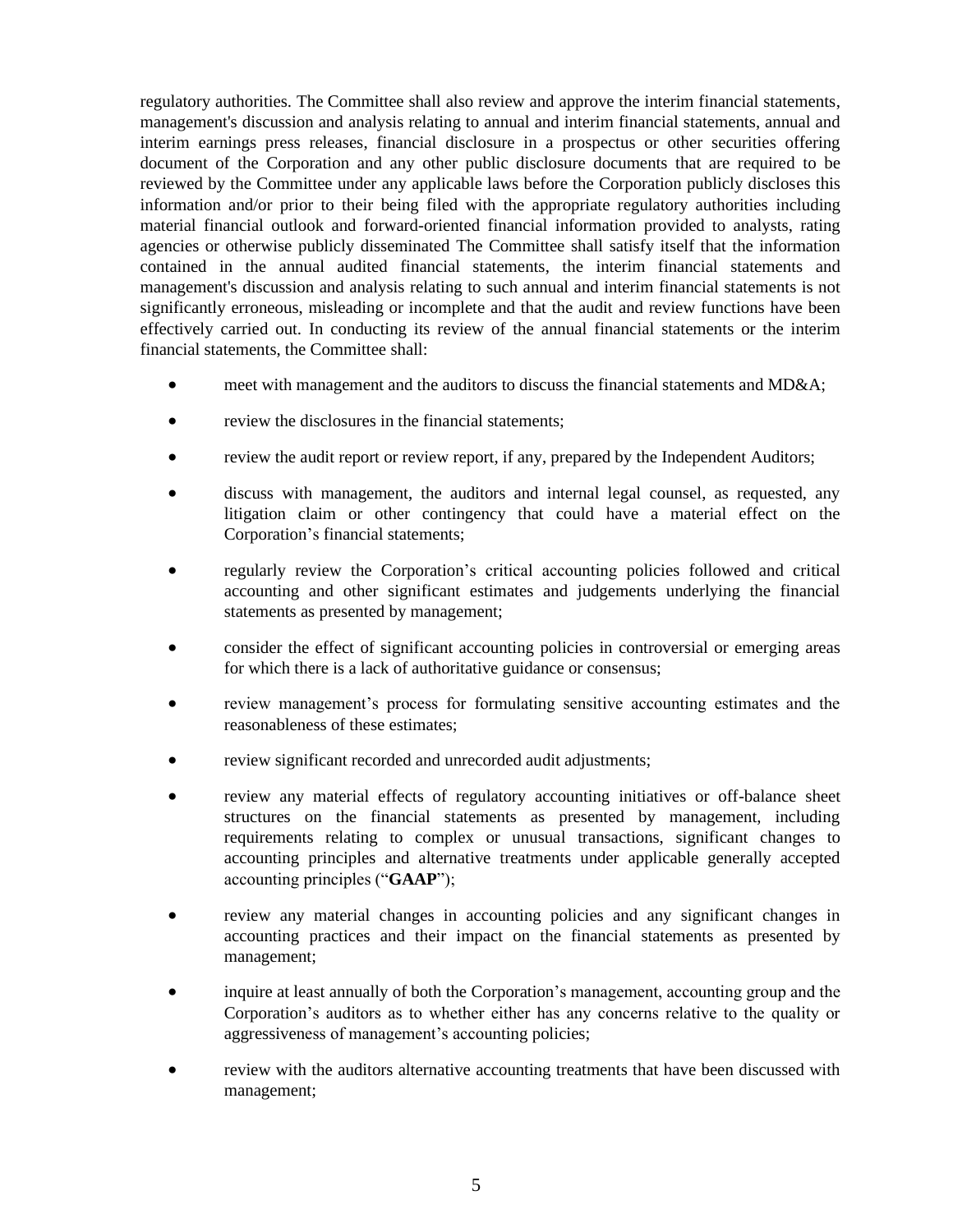- review with management any significant changes in GAAP, as well as emerging accounting and auditing issues, and their potential effects;
- review with management matters that may have a material effect on the financial statements;
- review management's report on the effectiveness of internal controls over financial reporting;
- review the factors identified by management as factors that may affect future financial results;
- review applicable submission from the Corporation's Procedures for Receipt of Complaints and Submissions Relating to Ethical Conduct, Bullying, Harassment and Accounting (the "**Whistleblowing Procedures**"); and
- review any other matters, related to the financial statements, that are brought forward by the auditors, management or which are required to be communicated to the Committee under accounting policies, auditing standards or Applicable Requirements.
- review management's internal control report. In consultation with the Independent Auditors the Committee shall assess the integrity of management's risk assessments and internal controls over financial reporting and disclosure controls and procedures. At least annually, the Committee shall periodically consider and review with management and the Independent Auditors:
	- the effectiveness of, or weaknesses or deficiencies in: the design or operation of the Corporation's internal controls (including computerized information system controls and security); the overall control environment for managing business risks; and accounting, financial and disclosure controls (including, without limitation, controls over financial reporting), non-financial controls, and legal and regulatory controls and the impact of any identified weaknesses in internal controls on management's conclusions;
	- any significant changes in internal controls over financial reporting that are disclosed, or considered for disclosure, including those in the Corporation's periodic regulatory filings;
	- any material issues raised by any inquiry or investigation by the Corporation's regulators;
	- the Corporation's fraud prevention and detection program, including deficiencies in internal controls that may impact the integrity of financial information, or may expose the Corporation to other significant internal or external fraud losses and the extent of those losses and any disciplinary action in respect of fraud taken against management or other employees who have a significant role in financial reporting; and
	- any related significant issues and recommendations of the Independent Auditors together with management's responses thereto, including the timetable for implementation of recommendations to correct weaknesses in internal controls over financial reporting and disclosure controls.
- review financial summaries and disclosures made in accordance with the Extractive Sector Transparency Measures Act ("**ESTMA**"), including but not limited to attestation reports made by a director or officer of the Corporation that the information in the report is true, accurate and complete in all material respects and that reasonable diligence has been exercised.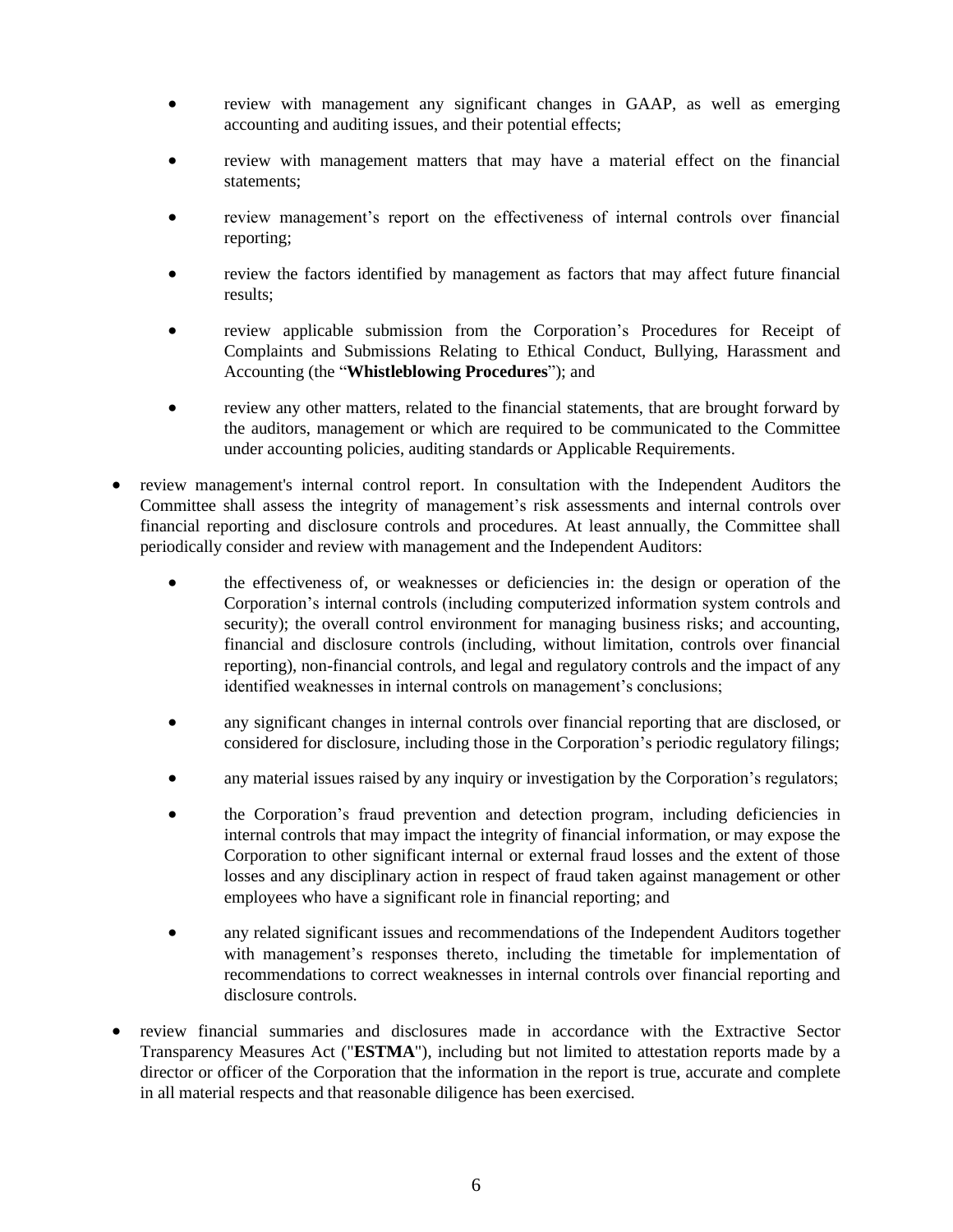- be satisfied that adequate procedures are in place for the review of the Corporation's public disclosure of financial information extracted or derived from the Corporation's financial statements, and periodically assess the adequacy of these procedures.
- meet no less frequently than annually with the Independent Auditors and the Chief Financial Officer or, in the absence of a Chief Financial Officer, with the officer of the Corporation in charge of financial matters, to review accounting practices, internal controls and such other matters as the Committee, Chief Financial Officer or, in the absence of a Chief Financial Officer, with the officer of the Corporation in charge of financial matters, deems appropriate.
- inquire of management and the Independent Auditors about significant risks or exposures, both internal and external, to which the Corporation may be subject, and establish and manage appropriate systems to manage such risks with a view to achieving a proper balance between risks incurred and potential return to holders of securities of the Corporation and to the long-term viability of the Corporation. In this regard, the Committee shall require management to report on a quarterly basis to the Committee, and the Committee shall review such reports provided by management, on the risks inherent in the business of the Corporation (including appropriate crisis preparedness, business continuity, information system controls, cybersecurity and information security and disaster recovery plans), the appropriate degree of risk mitigation and risk control, overall compliance with and the effectiveness of the Corporation's risk management policies, and residual risks remaining after implementation of risk controls. The Committee shall report to the Board on a quarterly basis, with respect to the principal risks faced by the Corporation and the steps implemented by management to manage these risks.
- review the post-audit or management letter containing the recommendations of the Independent Auditors and management's response and subsequent follow-up to any identified weaknesses.
- oversee the Corporation's plans to adopt changes to accounting standards and related disclosure obligations.
- in consultation with the Corporate Governance and Nominating Committee, ensure that there is an appropriate standard of corporate conduct including, if necessary, adopting and overseeing a corporate code of ethics for senior financial personnel.
- review reports from the Corporation's Corporate Secretary and other management members on: (a) legal or compliance matters that may have a material impact on the Corporation; (b) the effectiveness of the Corporation's compliance policies; and (c) any material communications received from regulators. The Committee shall review management's evaluation of and representations relating to compliance with specific applicable law and guidance, and management's plans to remediate any deficiencies identified.
- establish procedures for the receipt, retention and treatment of:
	- complaints received by the Corporation regarding accounting, internal accounting controls or auditing matters; and
	- confidential, anonymous submission by employees of the Corporation of concerns regarding questionable accounting, internal accounting controls or auditing matters.
- provide oversight to related party transactions entered into by the Corporation.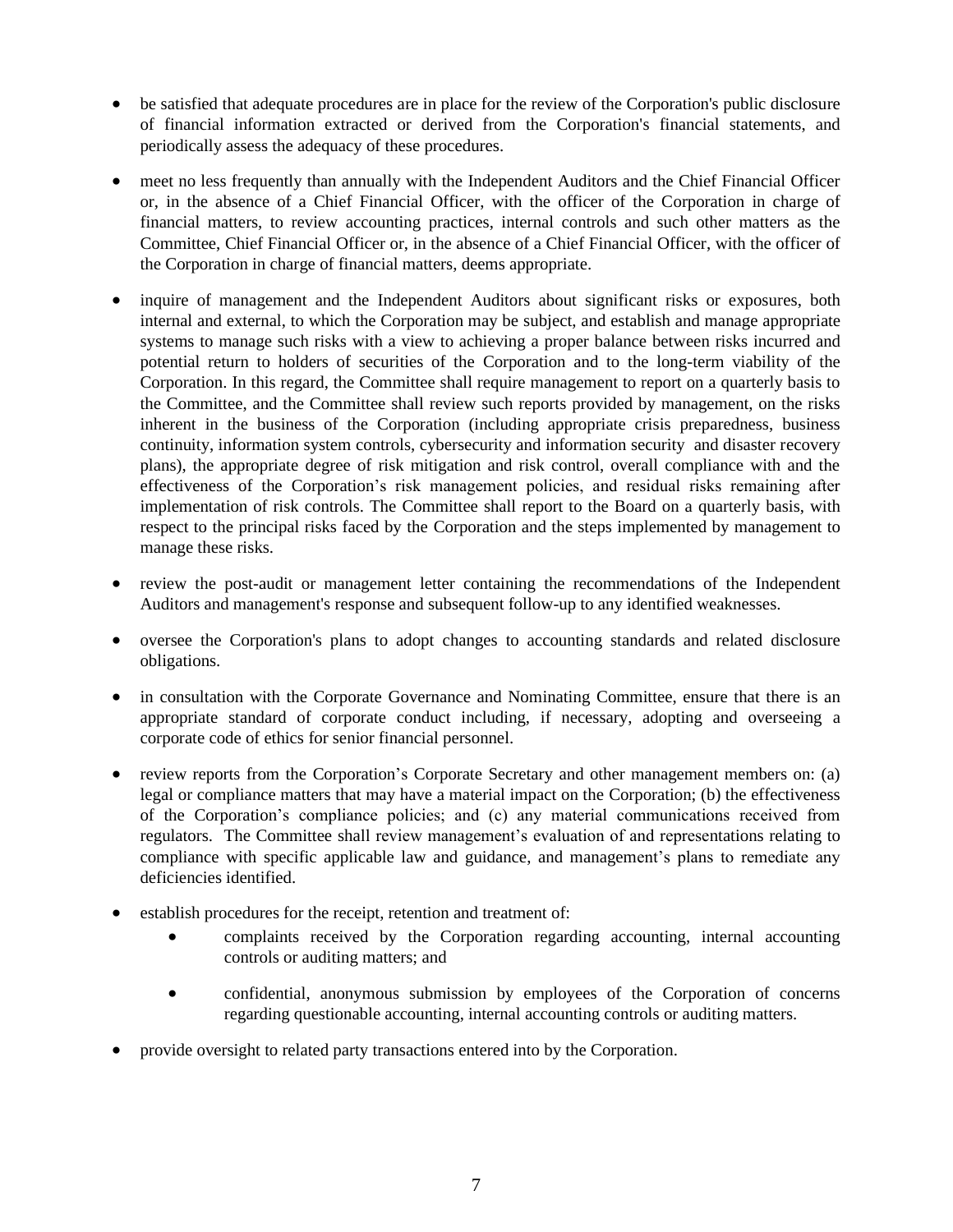### Independent Auditors

- recommend to the Board for approval by shareholders, the selection, appointment and compensation of the Independent Auditors;
- be directly responsible for oversight of the Independent Auditors and the Independent Auditors shall report directly to the Committee.
- ensure the lead audit partner and the other audit partners (if any) at the Independent Auditor is replaced in compliance with applicable laws.
- be directly responsible for overseeing the work of the Independent Auditors, including the resolution of disagreements between management and the Independent Auditors regarding financial reporting.
- with reference to the procedures outlined separately in "Procedures for Approval of Non-Audit Services" (attached hereto as Appendix 'A'), pre-approve all audit and non-audit services not prohibited by law to be provided by the Independent Auditors.
- monitor and assess the relationship between management and the Independent Auditors and monitor, confirm, support and assure the independence and objectivity of the Independent Auditors and resolve any disagreements between management and the Independent Auditors as to financial reporting matters brought to its attention.
- review all reportable events, including disagreements, unresolved issues and consultations with the Independent Auditors, whether or not there is to be a change of auditors, and receive and review all reports prepared by the Independent Auditors.
- review the Independent Auditor's audit plan, including scope, procedures, timing and staffing of the audit as well as any procedures relating to attestation on the Corporation's ESTMA reporting.
- review the results of the annual audit with the Independent Auditors, including matters related to the conduct of the audit, and receive and review the auditor's interim review reports.
- review the results of procedures undertaken by the Independent Auditors relating to ESTMA reporting, and receive and review the auditor's reporting thereon.
- obtain timely reports from the Independent Auditors describing critical accounting policies and practices, alternative treatments of information within applicable Canadian accounting principles that were discussed with management, their ramifications, and the Independent Auditors' preferred treatment and material written communications between the Corporation and the Independent Auditors.
- obtain from the Independent Auditors a formal written statement describing all relationships between the Independent Auditors and the Corporation; discuss with the Independent Auditors any disclosed relationships or services that may affect the objectivity and independence of the Independent Auditors; and obtain written confirmation from the Independent Auditors that they are objective and independent within the meaning of the applicable Rules of Professional Conduct/Code of Ethics adopted by the provincial institute or order of chartered accountants to which the Independent Auditors belong and other Applicable Requirements on an annual basis and before the Independent Auditors issue their report on the annual financial statements,. The Committee shall take appropriate action to oversee the independence of the Independent Auditors.
- review fees paid by the Corporation to the Independent Auditors and other professionals in respect of audit and non-audit services on an annual basis.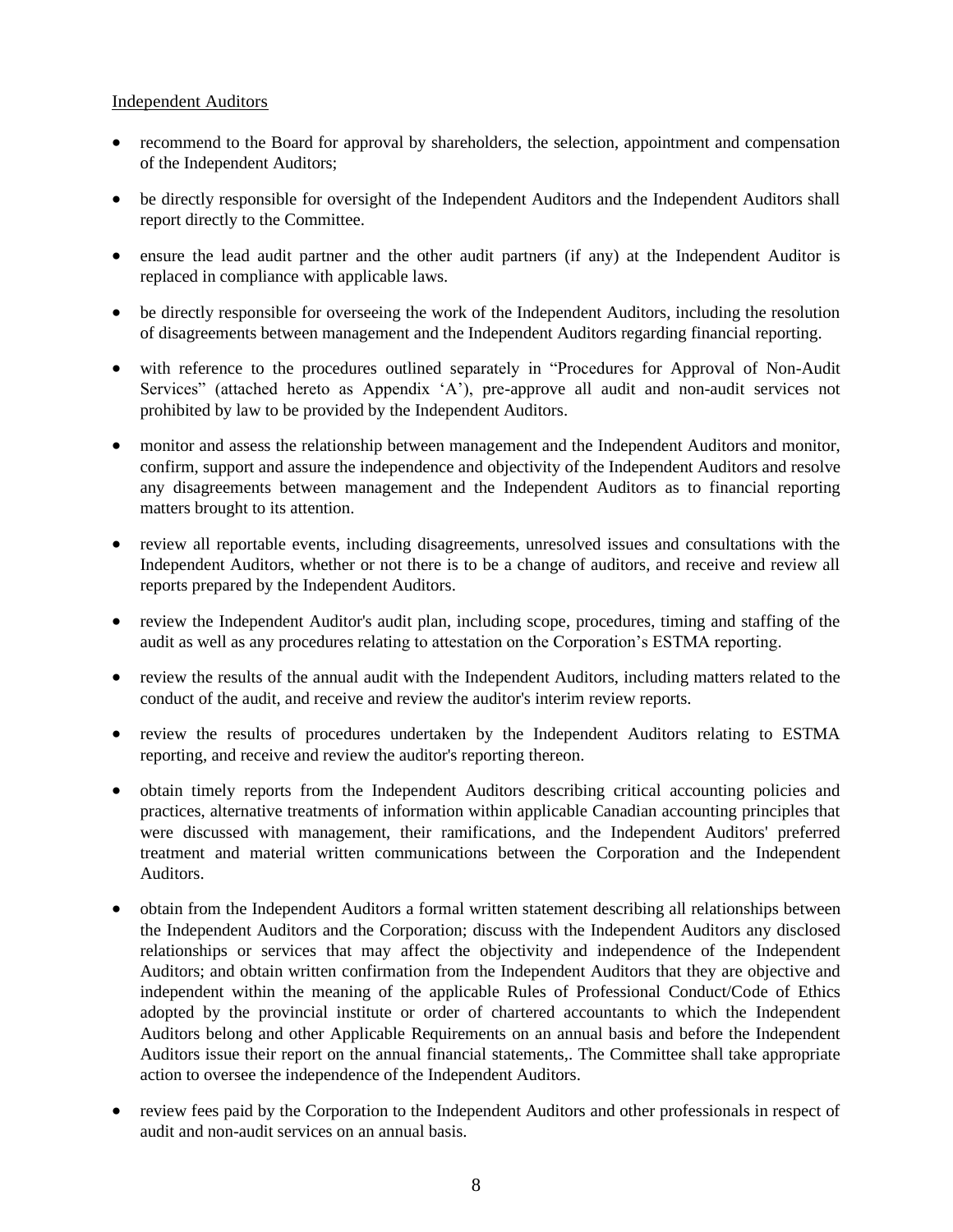- review and approve the Corporation's hiring policies regarding partners, employees and former partners and employees of the present and former auditors of the Corporation.
- prepare, review and approve any audit committee disclosures required by Applicable Requirements in the Corporation's disclosure documents.

### Whistleblowing Procedures

- The Committee shall oversee (a) the receipt, retention, and treatment of complaints received by the Corporation regarding accounting, internal accounting controls, or auditing matters; and (b) the confidential, anonymous submission by employees of the Corporation of concerns regarding questionable accounting or auditing matters, pursuant to the Whistleblowing Procedures.
- Any such complaints or concerns that are received shall be reviewed by the Committee and, if the Committee determines that the matter requires further investigation, it will direct the Committee Chair to engage outside advisors, as necessary or appropriate, to investigate the matter and will work with management to reach a satisfactory conclusion.

#### *Other Responsibilities*

- perform any other activities consistent with this Charter and Applicable Requirements, as the Committee or the Board deems necessary or appropriate;
- institute and oversee special investigations, as needed; and
- review and assess the adequacy of this Charter annually and submit any proposed revisions to the Board for approval.

# **6. DELEGATION**

The Committee may, to the extent permissible by Applicable Requirements, designate a sub-committee to review any matter within this mandate as the Committee deems appropriat

# **7. NO RIGHTS CREATED**

This Charter is a statement of broad policies and is intended as a component of the flexible governance framework within which the committees of the Board assist the Board in directing the affairs of the Corporation. While it should be interpreted in the context of all Applicable Requirements, as well as in the context of the Corporation's Articles and By-laws, it is not intended to establish any legally binding obligations.

> Enacted April 4, 2011 Amended December 12, 2013, December 18, 2014, February 14, 2017 and January 28, 2022